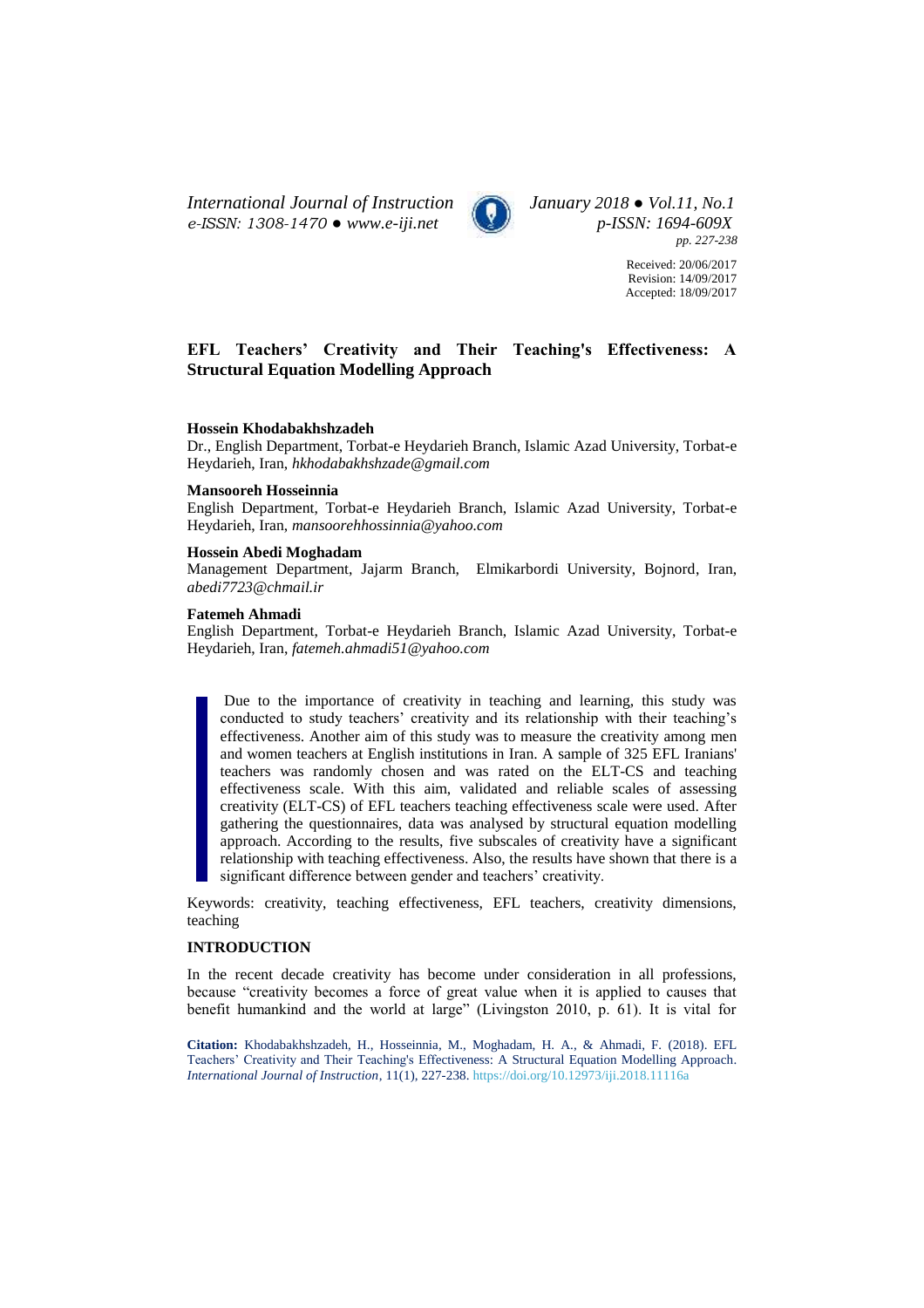instructors and learners to consider their own perspectives on and feelings of creativity, with an expansion of attention on creativity in learning and ELT. (Tin, Manara & Ragawanti, 2009, p.385). A teacher is supposed to be creative while "combines the existing knowledge with a new way that is new or unique or introduces a new process to nourish cognition to obtain a useful outcome (learning)" (Afida, Aini & Rosadah, 2013, p.9).

It is supposed that teachers' creativity influence in the amount of their teaching's effectiveness. According to Borich (1994), for teaching effectiveness, a teacher should prefer teaching and effective learning, and teaching should be obvious, various, and promote the success amounts of students in order to achieve their educational aims.

Rushton et al. (1983) in their study examined "personality characteristics associated with research creativity and teaching effectiveness in university psychology professors". They found that "the effective teacher is best described as liberal, sociable, showing leadership, extraverted, nonanxious, objective, supporting, non-authoritarian, nondefensive, intelligent, and aesthetically sensitive". In another study, Ashraf and Hosseinnia (2016) have shown that by the increase of commitment of teachers to professional ethics their teaching effectiveness has increased too. So, professional ethics plays an important role in the effectiveness of every teacher.

Regarding the important role of creativity on teaching and learning and on teachers' effectiveness, this study aims to investigate teachers' creativity and its relationship with their teaching's effectiveness and to measure creativity among men and women teachers at schools and English institutions in Iran.

# **Research Questions**

Based on what was mentioned above, the present study aims to answer the following research questions:

- Is there any significant relationship between Iranian EFL teachers' creativity and their teaching's effectiveness?
- Is there a substantial difference between the men and women EFL teachers' ability to enhance their learners' creativity skill in Iran?

# **REVIEW OF LITERATURE**

#### **Creativity**

Creativity is the utilization of imagination and new ideas to be more effective and successful.

Goltan (1869) was the first person who presented creativity and Guilford (1950) and Torrance (1962) studied creativity scientifically. (Ghonsooly, Shoqi, 2012, p.161). Language teaching methodologies recently are based on student-centered and interaction-based methods and have been employed open-ended elements (Dornyei, 2005, P. 205). So, in these kinds of approaches such as communicative approach and task-based, there was a need for the imagination and creativity of both language teachers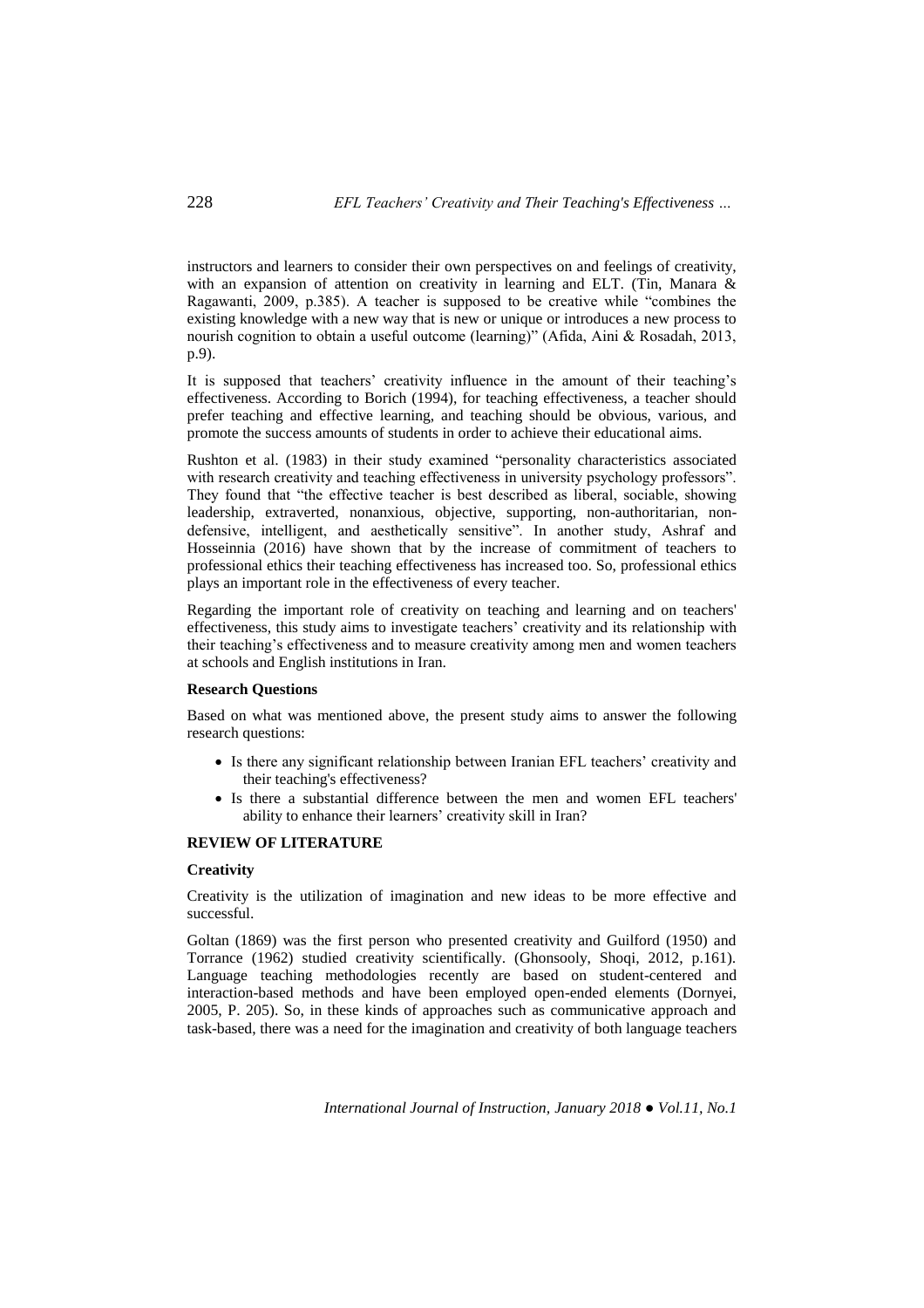and learners that had not any place in the old rote-learning teaching strategies and creativity in students (Cheng, 2010).

Craft (2001) referred to the distinction of "little c" creativity from "high creativity" that big c affects a lot on society whereas the little c dealt with everyday creativity and is more relevant to the field of education.

There is a difference between teaching creatively and teaching for creativity. Teaching creativity use of imaginative approaches to make learning more effective; whilst, teaching for creativity expand nourishment of creative abilities of young people. In other words, teaching for creativity is more deals with learner empowerment; on the other hand, teaching creatively has more focus on effective teaching (Jeffrey & Craft, 2004).

Traditionally two popular tests of creativity were: 1. Torrance Tests of Creative Thinking (TTCT) (Torrance, 1974) and 2. the Wallach–Kogan Creativity Tests (WKCT) (Wallach & Kogan, 1965) which were mostly employed by the researcher.

Also, some researchers such as Pishghadam, Baghaei, Shayesteh, (2012) in an attempt constructed an English language teacher creativity scale (ELT-CS) for measuring creativity of English teachers and examined "validity of the hypothesized factor structure of the ELT-CS questionnaire through Rasch rating scale model (RSM)". Maley & peachy (2010) in an attempt proposed some creative activities can be used in ELT classrooms. Cubukcu (2010) in his study examined the role of poetry in creative thinking at ELT classes. He argued that "Poetry gives students a creative way to construct and express their ideas, and it gives teachers a new way to listen" (p.789). In another study, Ghonsooly, Shoqi (2012) investigated the effect of foreign language learning on individuals' divergent thinking abilities. Their results showed that "learning English as a foreign language to an advanced level significantly enhances all four divergent thinking abilities, i.e., fluency, elaboration, originality and flexibility". Pishghadam and Ghorbani Nejad and Shayestehthe (2012) examined relationship between teachers' creativity and their success in classroom. Their finding revealed that a series of creativity dimensions can significantly predict teacher success. Tin et al. (2009) in an attempt examined the perspectives on creativity in Indonesian students' and teachers' evaluation of short poems created by a group of Indonesian university students. Also, Tin (2013) in another attempt argued the way of transformation of language learning tasks into creative tasks. It offered two situations that improve creativity: "the use of multicultural experiences and constraints". Sarooghi et al. (2015) examined the relationship between creativity and innovation. They did a meta-analysis of 52 empirical samples strong and found positive relationship between creativity and innovation specially at individual level.

### **Teachers' effectiveness**

Because teachers as the most important members of the society are responsible for having depositary of all the resources - the human intelligence and they are holding the luck of other individuals and the civilization in their hands, they have achieved an exclusive position in societies all over the world (Borkar, 2013).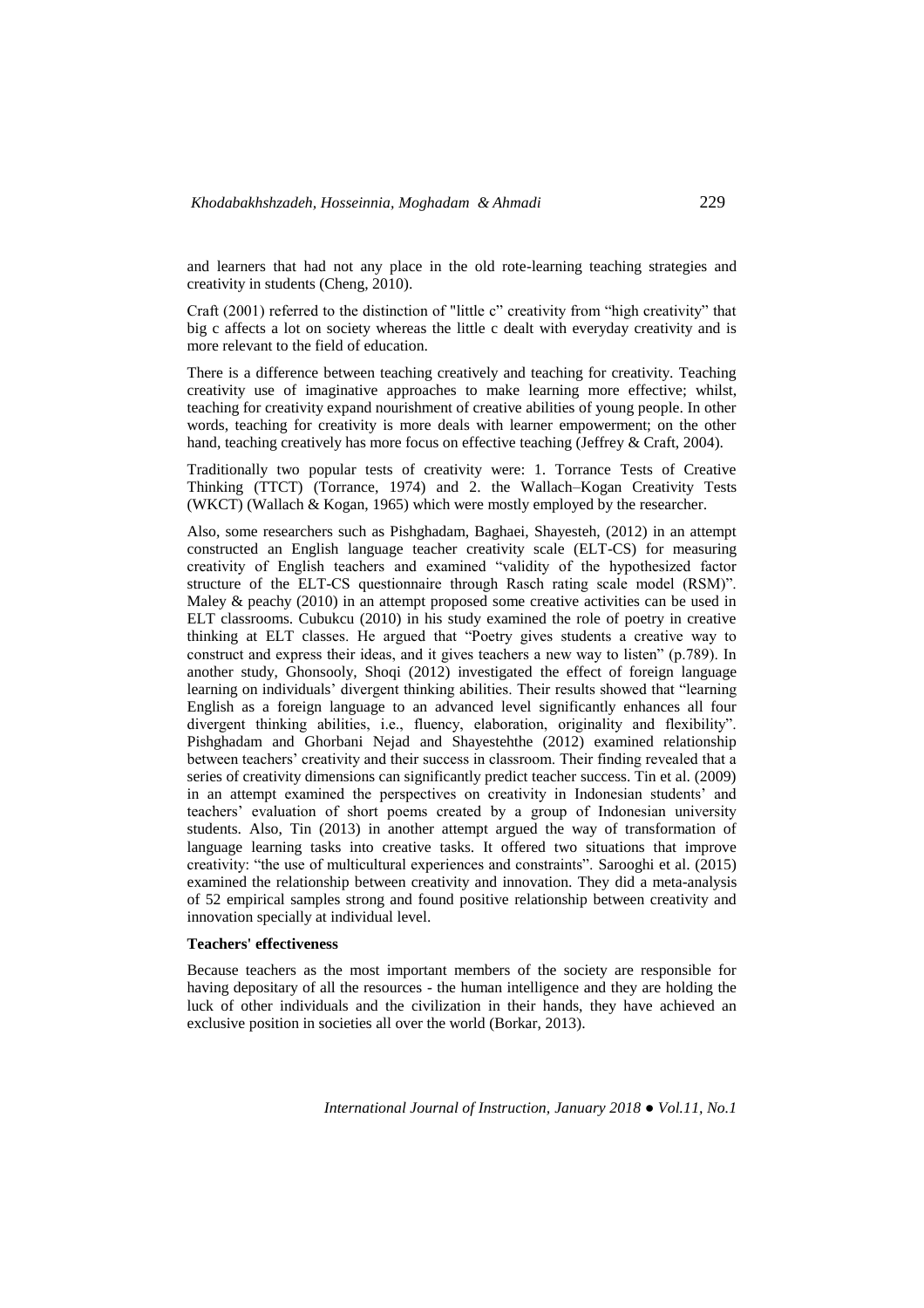According to Borkar (2013), the effectiveness of the educational system largely depends upon the effective teachers. Paolini (2015) mentioned that "exceptional instructors are culturally sensitive, respectful, passionate, and charismatic. They challenge students to work to their potential by setting high, yet reasonable expectations, emphasizing open communication, and asking higher-order thinking questions that stimulate discussion" (p.21).

Barry (2010) argues that teaching effectiveness can be understood by examining what effective teachers know and do in their daily professional practice. Also, he (2010) adds that "these involve a deep understanding of subject matter, learning theory and student differences, planning, classroom instructional strategies, knowing individual students, and assessment of student understanding and proficiency with learning outcomes" (p.3- 4).

According to Barry (2010) "Effective teachers know who their students are. They know their students' learning styles, their strengths and their deficits as learners. They are masters of their subject matter…but more importantly, effective teachers are always focused on their students' learning" (p.8).

Marsh and Roche (1997) argued about the evaluation of teaching effectiveness that "teaching effectiveness can be evaluated by current students, former students, the teacher himself or herself, colleagues, administrators, or trained observers. Teachers' self-evaluations are useful because they can be collected in all educational settings" (p. 1189).

During the recent decades, researchers have carried out much about teacher effectiveness. Chi et al. (2014) in their study with the aim of investigating the effects of well-being, social support, principal leadership on teaching effectiveness, the mediating impact of well-being between social support and teaching effectiveness, and the moderating effect of principal leadership between social support and teaching effectiveness, found that "(1) Social support will positively and significantly affect teaching effectiveness, (2) social support will positively and significantly affect wellbeing, (3) well-being will positively and significantly affect teaching effectiveness, (4) principal leadership will positively and significantly affect teaching effectiveness, (5) well-being has mediating effect between social support and teaching effectiveness, and (6) principal leadership has no moderating effect between social support and teaching effectiveness" (p.117). In another study, Reynolds et al. (2002) made a comparison among Professional Development School (PDS) and non-PDS graduates in the United States in terms of retention in teaching, teaching effectiveness, and perceptions of professional preparation. According to their results, there were no significant differences in retention in teaching and effectiveness and small but significant differences favouring PDS over non-PDS teacher education programs.

## **METHOD**

The participants in this study are 325 EFL teachers who are teaching English in public schools (125) or private English institutions (200) in several cities of Iran including Mashhad, Jajarm, Bojnord, Kashan, Torbat e heydarie, Neyshabour, Tehran, and Tabriz.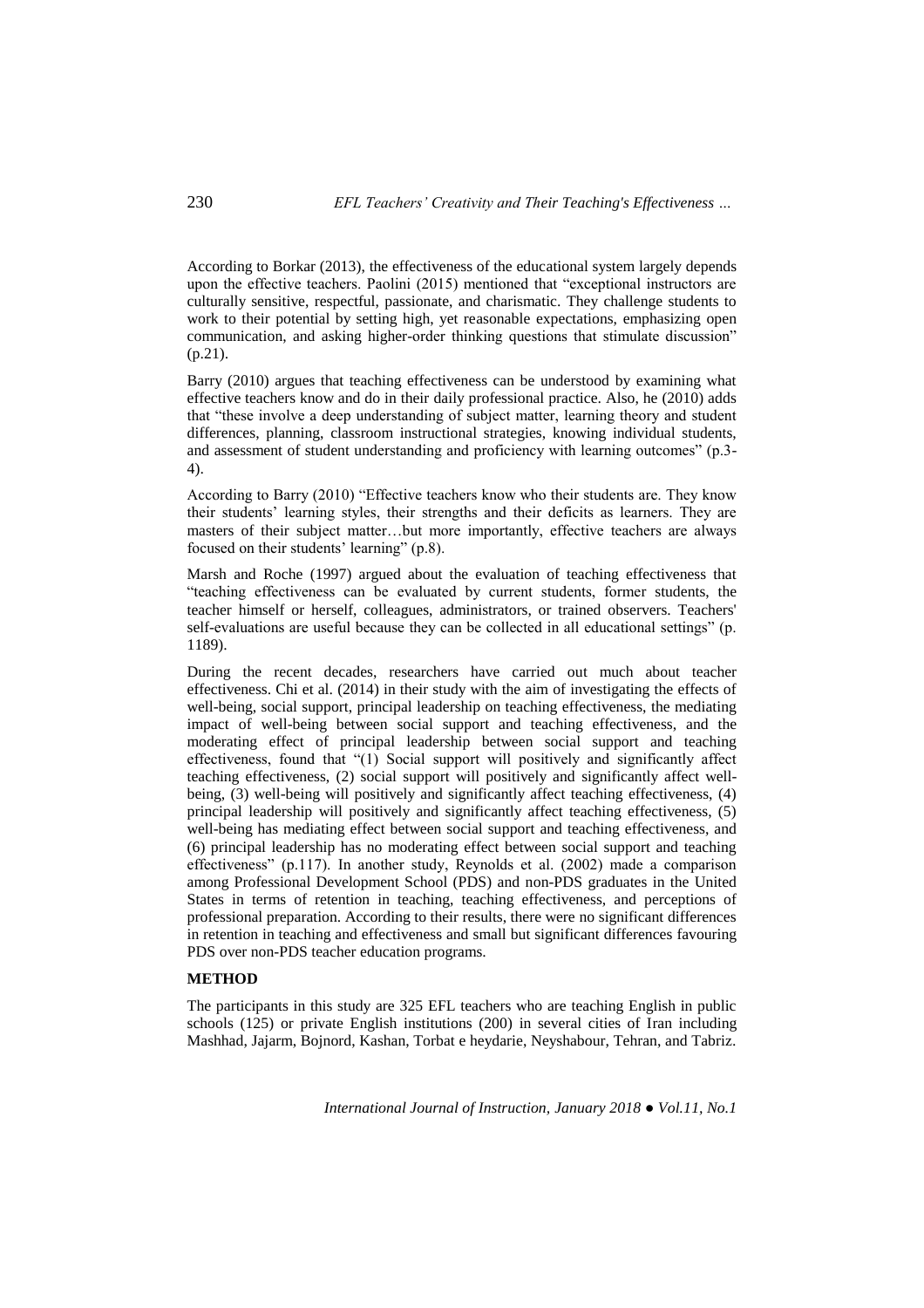They were randomly chosen. The English teachers aged 24 to 43 ( $M = 27.2$ ) with a range of 3 to 20 years of teaching experiences  $(M= 15)$ . The teachers had all majored in the various branches of English such as teaching, literature, and translation at B.A. ( $N=$ 200) or M.A. (N=100) or PhD (N=25).

### **Instruments**

Two instruments were used in this study: An English language teacher creativity scale (ELT-CS) and Teacher effectiveness scale.

### *English Language Teacher Creativity Scale (ELT-CS)*

In order to measure how much EFL teachers cultivate their students' sense of creativity ELT-CS, constructed and validated by Pishghadam, Baghaei and Shayesteh (2012), was conducted. The scale comprises 60 multiple choice items ranging from "always" to "never", requiring 20 minutes to complete. ELT-CS is multidimensional and includes 7 dimensions namely Originality and Elaboration, Fluency and Flexibility, Person (Teacher), Press (Environment) and Materials, Motivation, Independent Learning (Autonomy) and Brainstorming. The items of this questionnaire were constructed in a way that should be filled by the students of their teachers. But in this research, the researcher has changed its wording which should be filled by the teachers themselves. For example, the second item of it "Asks us synonyms and antonyms" has changed into "we ask students synonyms and antonyms". With this aim, the questionnaire was validated again by the researcher. Rasch rating scale model (RSM) (Andrich, 1987) was utilized to substantiate the construct validity of the scale. Adopting consecutive approach, each dimension was ratified separately. The reliability estimates obtained for each of the seven underlying factors were as follows: Originality and Elaboration = .80, Fluency and Flexibility = .75, Person (Teacher) = .79, Press (Environment) and Materials = .81, Motivation = .78, Independent Learning (Autonomy) = .72 and Brainstorming  $=$  .76. Further, the overall reliability gained by Cronbach Alpha for the data in this study is 0.83.

## *Teacher effectiveness scale*

Teacher effectiveness questionnaire was developed and validated by Umme Kulsum in 2000. It consisted of 60 items. It included two parts: 1. demographic part and 2. the items. The scale has five distinct areas that included classroom management, the preparation for teaching and planning, knowledge of subject matter, interpersonal relations, and teacher characteristics (Buela and Joseph, 2015). Classroom management refers to the ability of teacher to successfully communicate, motivate, the students and evaluate the teaching-learning process and also to maintain discipline in the classroom within the framework of a democratic organization. Preparation for teaching and planning refers to the ability of teacher in preparing, planning and organizing for teaching in accordance with the course objectives by using different source materials. Knowledge of subject matter is the ability of teacher for acquiring, retaining, interpreting and making use of the content of the subjects he/she is dealing within classroom situations. Interpersonal relations refer to the ability of the teachers to adopt themselves to maintain cordial relations with their colleagues, pupils, their parents and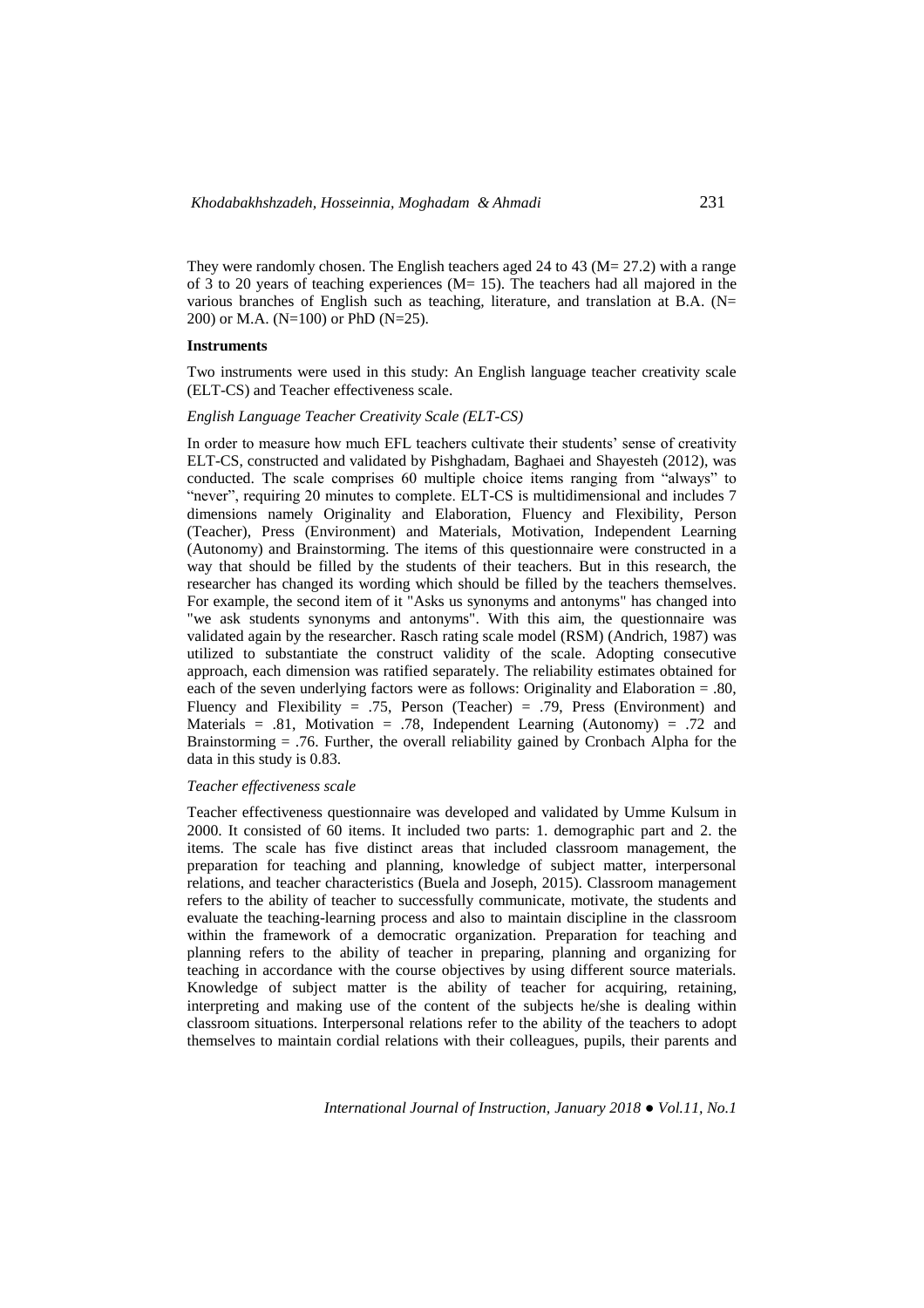232 *EFL Teachers' Creativity and Their Teaching's Effectiveness …*

other persons in the community with whom he/she is to interact as an integral part of his/her profession. Teacher characteristics refer to the personality make-up and its behavioural manifestations that have their own level of acceptability in the teaching profession. This item is based on Likert scale. The respondent has to encircle only one numerical of each role/function of a teacher. The reliability of this scale was calculated by Goad (2011) as 0.85.

#### **Procedures**

At first, some cities of Iran were randomly chosen. Then, among those cites, some English institutions were randomly chosen. So, the researcher gave the questionnaires to the supervisor of each English institution and asked him/her randomly chooses some teachers and asks them to answer the questionnaires. The data collection done through two questionnaires (English language teacher creativity scale & Teachers Effectiveness scale) started in November, 2016 and ended in December.

After completion of distribution of questionnaires, the supervisors delivered them to the researcher. The total number of every questionnaire was 325 and all of them were delivered to the researchers. Then, the questionnaires were gathered and the data was entered into and processed with Structural Equation Modelling approach.

# **FINDINGS**

SPSS was utilized to analyse descriptive statistics, Pearson correlation formula, and independent sample t-test. There were two main variables (teachers' creativity and their teaching's effectiveness) in the study. The mean, standard deviation, and correlation matrix of the variables are presented in Table 1.

Table 1

Descriptive Statistics of Statistics of teachers' creativity and their teaching's effectiveness

|                                  | Minimum | Maximum | Mean           | <b>Std. Deviation</b> |
|----------------------------------|---------|---------|----------------|-----------------------|
| Teachers' Creativity 325 89.00   |         | 257.00  | 187.521 14.574 |                       |
| Teaching Effectiveness 325 92.00 |         | 249.00  | 203.079 16.210 |                       |

The possible range of score for both questionnaires is between 60 and 300. As it can be seen in Table 1 the mean score of the teachers' report in *Teaching Effectiveness* was 203.079 with standard deviation of 16.210 and the mean score of the teachers' report in *Teachers' Creativity* was 187.521 with standard deviation of 14.574. In addition, the table shows that number of teachers was 325.

 *Is there any significant relationship between Iranian EFL teachers' creativity and their teaching's effectiveness?*

To assess the first Research Question, path analysis was used. Figure 1 indicates the interrelationship among subscales of Teachers' Creativity, and overall Teaching Effectiveness. A number of fit indices were examined to evaluate the model fit: the chisquare magnitude which shouldn't be significant, the chi-square/df ratio which should be lower than 2 or 3, the comparative fit index (CFI), the good fit index (GFI) with the cut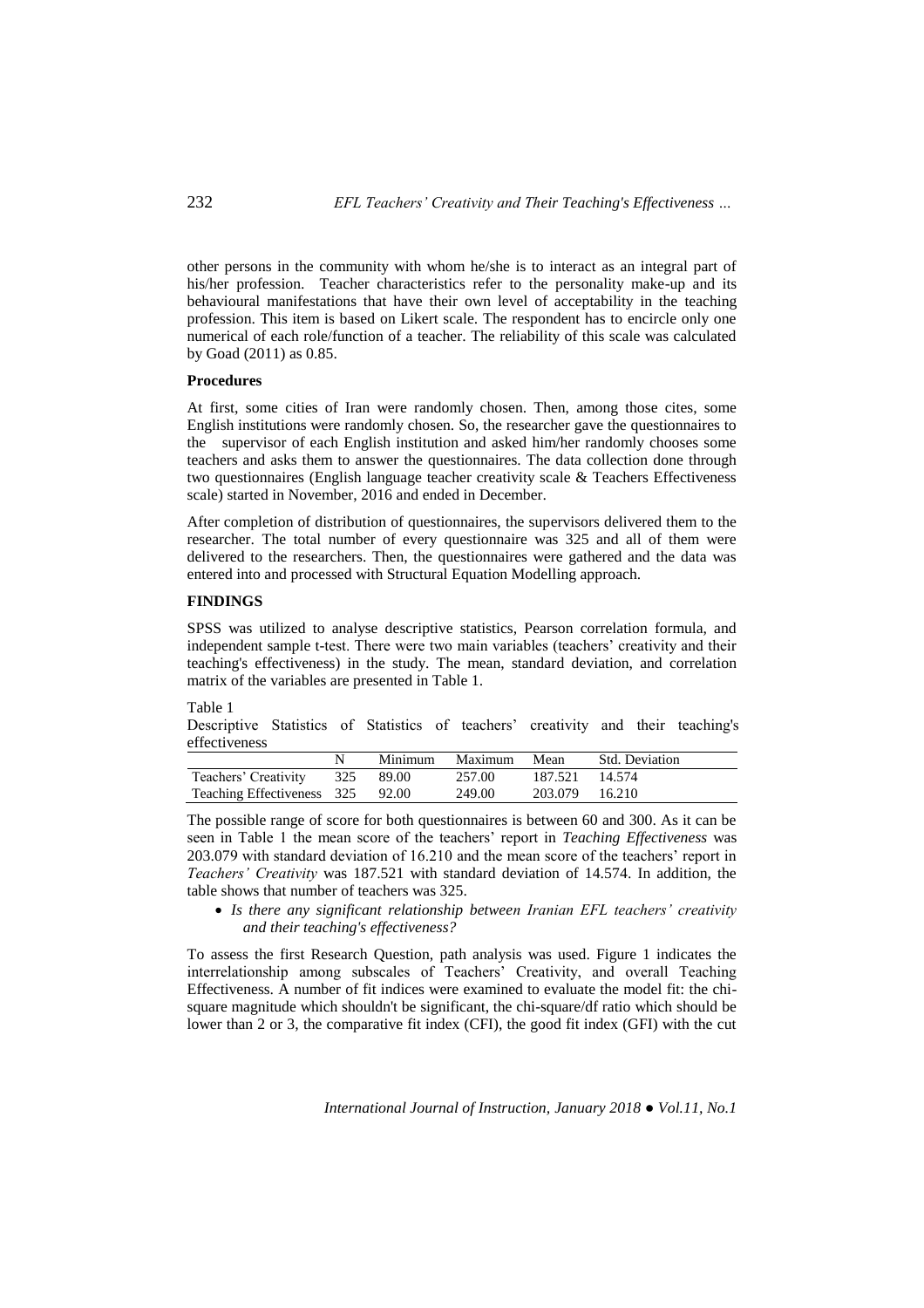value greater than .90, and the Root Mean Square Error of Approximation (RMSEA) of about .06 or .07 (Schreiber, Nora, Stage, Barlow, & King, 2006). As the model shows, all the fit indices, CFI (.94), GFI (.97), the chi-square/df ratio (2.201), and RMSEA (.063), lie within the acceptable fit thresholds based on Schreiber, Nora, Stage, Barlow, and King (2006). Hence, it can be concluded that the proposed model had a perfect fit with the empirical data.



Figure 1

Interrelationship among subscales of Teachers' Creativity, and overall Teaching Effectiveness

To assess Research Question 1, SEM was conducted. As indicated in Figure 1, two nonsignificant paths from seven subscales of Teachers' Creativity (Originality and Elaboration and Brainstorming) are removed from the model. As the figure demonstrates Fluency and Flexibility ( $\beta$ = .29, p<0.05), Person ( $\beta$ = .23, p<0.05), Press (Environment) and Materials ( $\beta$ = .48,  $p$ <0.05), Motivation ( $\beta$ = .65,  $p$ <0.05), and Independent Learning (Autonomy) ( $\beta$ = .53,  $p$ <0.05) are positive and significant predicators of Teaching Effectiveness.

Table 2 indicates the results of correlation between subscales of Teachers' Creativity, and overall Teaching Effectiveness.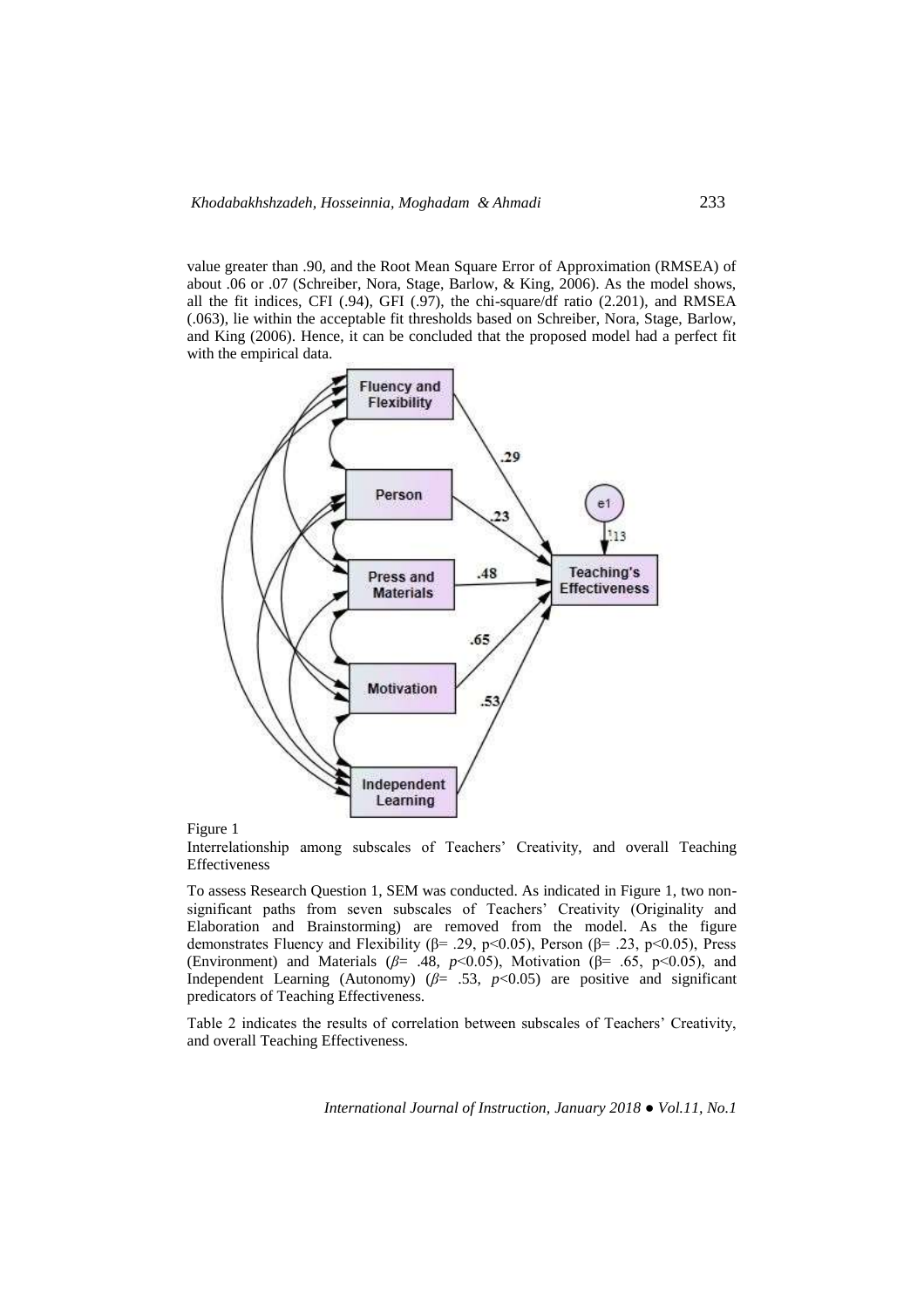| ------                                                                                 |  |
|----------------------------------------------------------------------------------------|--|
| Results of Correlation between subscales of Teachers' Creativity, and overall Teaching |  |
| <b>Effectiveness</b>                                                                   |  |

|                           | Originality<br>and<br>Elaboration Flexibility | Fluency<br>and |          | Materials |         | Person Press and Motivation Independent<br>Learning | <b>Brainstorming</b> |
|---------------------------|-----------------------------------------------|----------------|----------|-----------|---------|-----------------------------------------------------|----------------------|
| Teaching<br>Effectiveness | .09                                           | $22***$        | $.30***$ | $.58***$  | $72***$ |                                                     |                      |

\*\*Correlation is significant at the level of 0.01

As the results indicates, among seven subscales of *Teachers' Creativity*, Originality and Elaboration has the lowest relationship with Teaching Effectiveness ( $r = .09$ ,  $p > 0.05$ ) which was not significant and Motivation has the highest relationship with Teaching Effectiveness (*r*= .72, *p*<0.05).

To answer the second research question aiming at examining whether teachers' ability to enhance their learners' creativity skill differ significantly between men and women an independent-samples t-test was performed. Table 3 shows the descriptive statistics of men and women scores in teachers' creativity. Results of the independent-samples t-test is presented in Table 4.

#### Table 3

The Descriptive Statistics of Males and Females' Scores in Teachers' creativity

|                      | Gender |     | Mean    | Std. Deviation |
|----------------------|--------|-----|---------|----------------|
| Teachers' Creativity |        | 181 | 195.452 | 15.321         |
|                      | М      | 144 | 178.230 | 13.202         |

As the table shows, the mean score of women (195.452) in Teachers' Creativity questionnaire is higher than men (178.230). To find that whether this difference is significant t-test was run.

Table 4 Results of the independent-samples t-test

| t-test for Equality of Means |  |     |      |          |                                                       |  |
|------------------------------|--|-----|------|----------|-------------------------------------------------------|--|
|                              |  | dt  |      |          | Sig. (2-tailed) Mean Difference Std. Error Difference |  |
| Teachers' Creativity 3.441   |  | 323 | .000 | $-3.520$ | 2.578                                                 |  |

Levene's test indicated homogeneity of variance on the teachers' creativity. As indicated in table 4, there is a significant difference between gender and teachers' creativity. Therefore, according to the results, women are more creative in teaching than men.

# **CONCLUSION AND PEDAGOGICAL IMPLICATIONS**

Evidently the notion of creativity is prominent to teachers, due to its direct impact on learning, teaching and more importantly on learners' future lives (Pishghadam, Baghaei and Shayesteh, 2012, p. 2). And the purpose of this research was to examine teachers' creativity and its relationship with their teaching's effectiveness. Another aim of this study was to measure creativity among men and women teachers.

*International Journal of Instruction, January 2018 ● Vol.11, No.1*

Table 2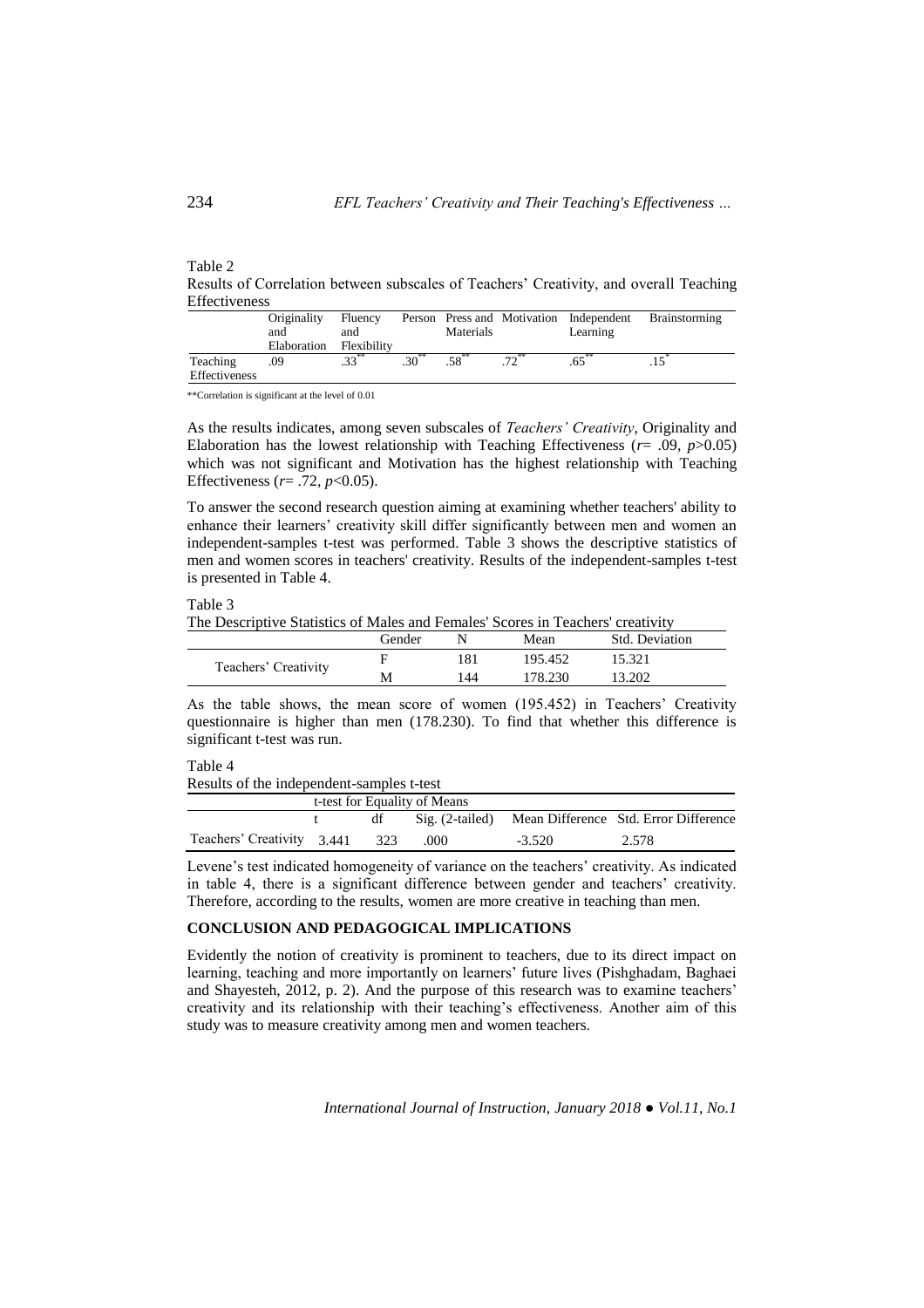The first research question was: Is there any significant relationship between Iranian EFL teachers' creativity and their teaching's effectiveness?

According to the data and results, it was found that seven subscales of creativity have a significant relationship with teaching effectiveness. So, being a creative teacher influences the amount of their teaching's effectiveness. The seven subscales are Originality and Elaboration, Fluency and Flexibility, Person (Teacher), Press (Environment) and Materials, Motivation, Independent Learning (Autonomy) and Brainstorming. As the results indicate, among seven subscales of *Teachers' Creativity*, Originality and Elaboration has the lowest relationship with Teaching Effectiveness which was not significant and Motivation has the highest relationship with Teaching Effectiveness. So, teachers' motivation on teaching affects teachers' effectiveness. In other words, by increase of motivation of teachers, their teaching effectiveness has increased too. Ashraf and Hosseinnia (2017) in their study examined the relationship between professional ethics and teacher effectiveness. Their results have shown that there is a significant relationship between those two variables. So, teaching effectiveness has a relationship with both creativity and professional ethics. In another study, Pishghadam et al. (2011) found learner creativity as an important factor in foreign language achievement. Also, Nami et al. (2014) in their study investigated relationship between students' creativity and academic achievement. They found a positive relationship between students' creativity and academic achievement.

The second research question was: Is there a substantial difference between the men and women EFL teachers' ability to enhance their learners' creativity skill in Iran?

Finding revealed that there is a significant difference between gender and teachers' creativity. Therefore, according to the results, women are more creative in teaching than men. The results are justifiable if we delve into the nature of creativity and its underlying subscales. Since creativity deals with factors like motivation, autonomy, and originality it is quite fair to claim that the teachers who better enhance creativity in their learners are more successful in reality. This is identical to Csikszentmihalyi's (1996) idea that teachers may be important gatekeepers of learners' creative potentials. Regarding Person (Teacher), it is totally meaningful to say generally features like teachers' attention to students' ideas, not being exam-oriented and trying to have a friendly class leads to teacher success. This supports Tamblyn's (2000) claim that successful teachers are creative, flexible, skilful, warm, and humorous. An investigation by Forisha (2015, p.1) regarding creativity of women and men "showed that creative ability and vividness of imagery are related in women, while creative ability and creative production are related in men". In other study done by [Kemmelmeier](http://www.tandfonline.com/author/Kemmelmeier%2C+Markus) & [Walton](http://www.tandfonline.com/author/Walton%2C+Andre+P) (2016, p.78), Results "revealed gender differences in self-assessment of creativity such that women seemed to be somewhat more attuned to the objective level of the originality of their creative performance than men".

Manifestly, readers must keep in mind that a study such as the present one has its own restrictions. The scale was originally developed for teachers but filled by the students, but here the researcher has changed the items according to the teachers. Generally, a person has a tendency to evaluate himself/herself positively. So, teachers may consider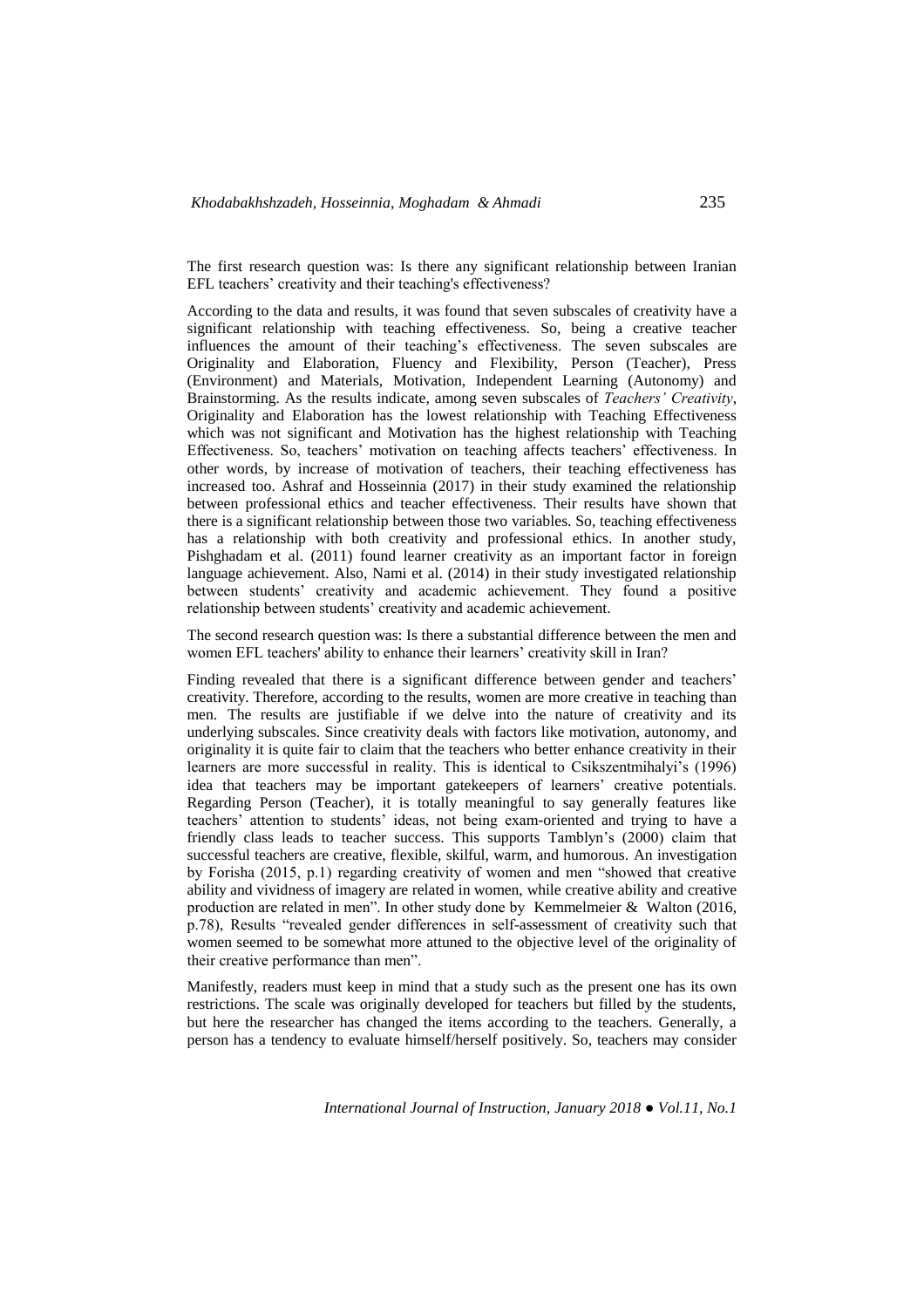their performance better than their reality. Thus, this matter is one of the limitations of this study. Also, the participants involved in this study were selected from a number of English language institutes which were not representative of the big population of English language teachers and learners of Iran. In reference, universal generalization of the findings is not recommended; yet, the implication of the data might be useful for similar contexts and samples.

Results of this study provide teachers and researchers with theoretical and pedagogical implications ability to enhance their learners' creativity skills. It provides a framework for teachers and students to investigate their own views on and perceptions of creativity. It can be of great help to researchers interested in studying creativity and institute managers in recruiting eligible teachers who are able to identify and cultivate learners' creative potential. It encourages teachers to develop themselves in all dimensions of creativity in order to teach more effectively and to meet educational goals. According to Chien and Hui's (2010) conception, appropriate training courses would be planned in practice to elevate teachers' creativity knowledge and education. Over and above, this study can exclusively serve miscellaneous ways of improving English teachers' creativity fostering behaviours. By using creativity developing techniques and realizing their role in bringing change in learning and teaching context, the teachers can make progress in achieving their ultimate capabilities and can make progress in helping learners develop patterns and strategies for thinking creatively, a skill that will definitely serve them well as they move toward their unwritten futures. Moreover, by providing training courses in practice, creativity can simplify exploring successful teachers while encountering multiple situations. Therefore, this can be beneficial for administrators of English language institutes to recruit those teachers who will be more effective in their career by using ELT-CS. This can ultimately help them to increase their effectiveness in their classes.

Some suggestions were offered by the researchers for further studies in this respect: other studies can be done to overcome the mentioned limitation and evaluate the creativity of teachers in teaching by their students. Also, other researchers can do researches to find probable relationships between EFL teachers' creativity with other variables such as their self-esteem. Another possible research could focus on ways to improve teachers' tendency toward implementing more creative methods and tasks in the classroom.

# **REFERENCES**

Ashraf, H., & Hosseinnia, M. (2017). EFL teachers' commitment to professional ethics and their teaching's effectiveness: A relationship study. Manuscript submitted for publication.

Afida, A., Aini, H., & Rosadah, A. M. (2013). A review of research on creative teachers in higher education. *International Education Studies*, 6, 8-14.

Barry, R. A. (2010). *Teaching effectiveness and why it matters*. Marylhurst University and the Chalkboard Project.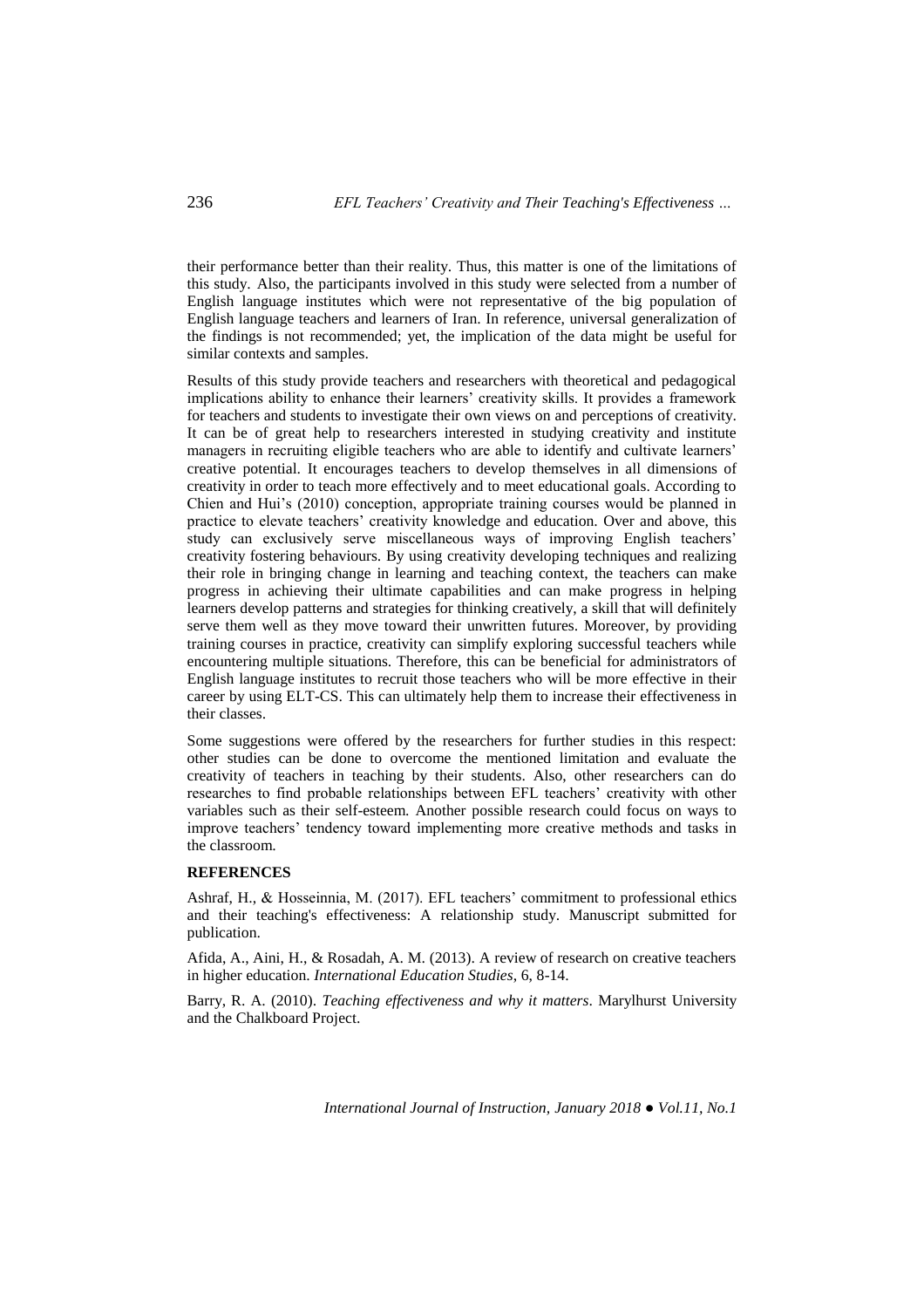Borich, G. D. (1994). *Observation skills for effective teaching*. New York: Macmillan.

Borkar, U. A. (2013). A study of teacher effectiveness of secondary school teachers in relation to teacher stress. *International Journal of Humanities and Social Science Invention, 2*(12), 13-16.

Buela, S., & Joseph, M. (2015). Relationship between personality and teacher effectiveness of high school teachers. *The International Journal of Indian Psychology*, 3(1). Retrieved May 5, 2016 from http://www.ijip.in

Cheng, V. M. Y. (2010). Tensions and dilemmas of teachers in creativity reform in a Chinese context. *Thinking Skills and Creativity*, 5, 120-137.

Chi, H., Yeh, H., & Wu, S. F. (2014). How well-being mediates the relationship between social support and teaching effectiveness. *Journal of Education and Learning, 3*(4), 117-130.

Chien C, & Hui AN. Creativity in early childhood education: Teachers' perceptions in three Chinese societies. *Thinking Skills and Creativity, 5,* 49-60.

Craft, A. (2001). Little c creativity. In A Craft, B Jeffrey, M Liebling (Eds.), *Creativity in education*. Continuum, London.

Csikzentmihalyi, M. (1996). Creativity: Flow and the psychology of discovery and invention. New York: Harper Collins.

Cubukcu, F. (2010), Creative thinking and poetry in ELT classes. *International Conference on New Trends in Education and Their Implications, Antalya-Turkey*. Retrieved May 5, 2016, fro[m www.iconte.org/FileUpload/ks59689/File/173.pdf](http://www.iconte.org/FileUpload/ks59689/File/173.pdf)*.*

Dornyei, Z. (2005). The psychology of the language learner. Mahwah NJ: Lawrence Erlbaum Associates, Inc. Retrieved May 5, 2016, from [http://www.medu.ir/portal/File/ShowFile.aspx?ID=be11ff9f-1979-400e-90ca-](http://www.medu.ir/portal/File/ShowFile.aspx?ID=be11ff9f-1979-400e-90ca-74f42d9287c4)[74f42d9287c4.](http://www.medu.ir/portal/File/ShowFile.aspx?ID=be11ff9f-1979-400e-90ca-74f42d9287c4)

Forisha, B. L. (2015). Creativity and imagery in men and women. *[Perceptual and Motor](https://www.researchgate.net/journal/0031-5125_Perceptual_and_Motor_Skills)  [Skills](https://www.researchgate.net/journal/0031-5125_Perceptual_and_Motor_Skills) Journal*, 47, 155–166.

Ghonsooly, B., & Shoqi, S. (2012). The effects of foreign language learning on creativity. *English Language Teaching Journal*, 5, 161-167.

Hosseinnia, M. (2017). EFL teachers' emotional intelligence and their teaching's effectiveness: A relationship study. A presented article in  $37<sup>th</sup>$  Annual Thailand TESOL International conference "ELT pathways to professional excellence".

Jeffrey, B., & Craft, A. (2004). Teaching creatively and teaching for creativity: Distinctions and relationships. *Educational Studies, 30*(1), 77–87.

Kemmelmeir, M., & [Walton](http://www.tandfonline.com/author/Walton%2C+Andre+P)**,** A.P**.** (2016). Creativity in men and women: Threat, otherinterest, and self-assessment. *Creativity Research Journal*[, 28\(](http://www.tandfonline.com/loi/hcrj20?open=28&repitition=0#vol_28)1),78-88.

Livingston, L. (2010). Teaching creativity in higher education. *Arts Education Policy Review*, 111, 59-62.